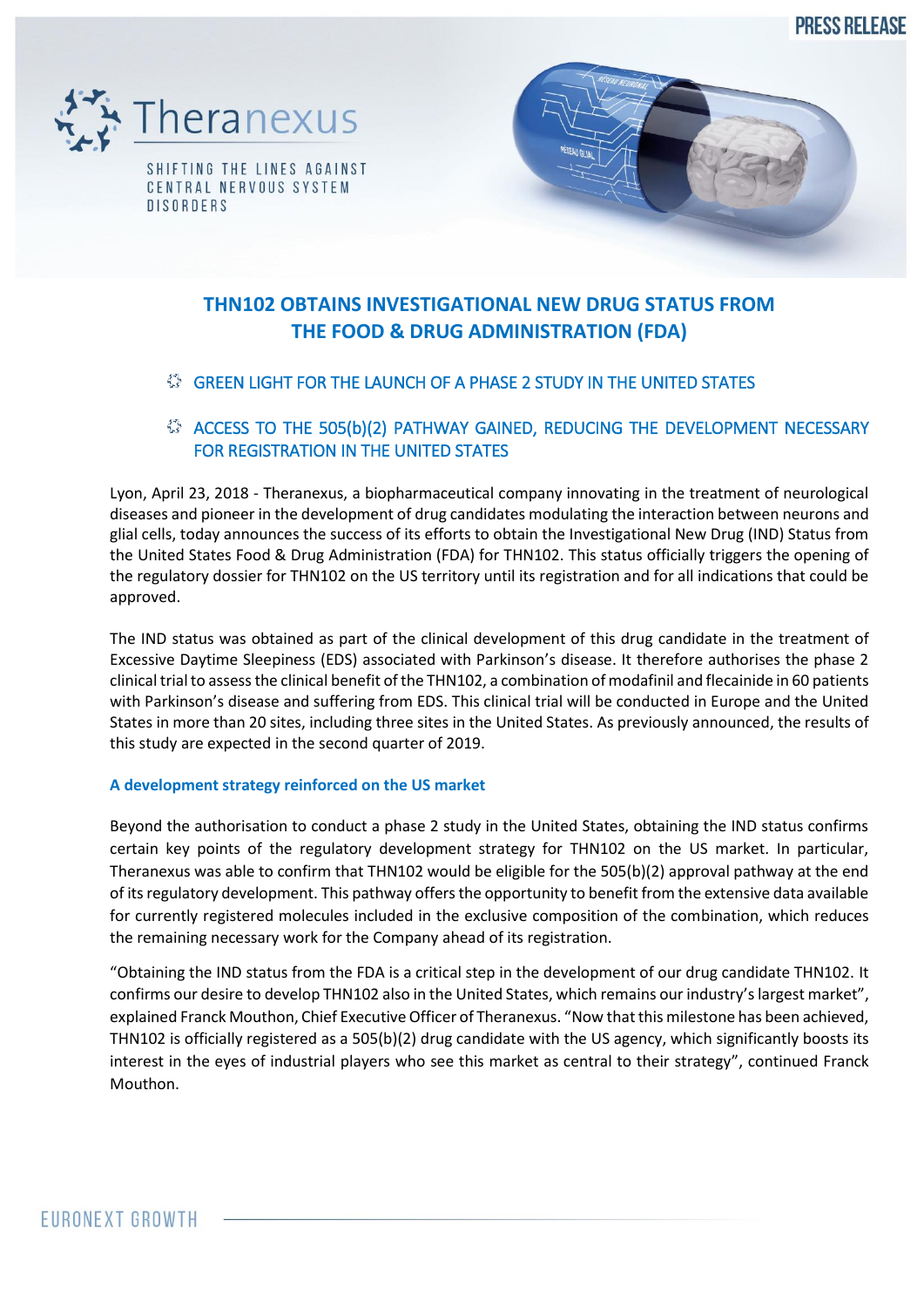

#### ABOUT THN102

THN102 (modafinil/flecainide combination) for the treatment of wakefulness impairments in narcolepsy and Parkinson's disease is the most advanced drug candidate developed by Theranexus. Having demonstrated its superior performance compared with the standard treatment in healthy volunteers, it is currently in phase II in narcolepsy, an orphan disease affecting approximately 300,000 patients in Europe and the United States and representing a market valued at \$2 billion. At the same time, THN102 will begin another phase II clinical trial on excessive daytime sleepiness in Parkinson's disease, the second-most common neurodegenerative disease. Excessive daytime sleepiness is a debilitating symptom, closely associated with impairment of attention and cognition in the disease. There is currently no authorised treatment for the management of this symptom, which affects 30% of patients with Parkinson's disease. These two phase II trials represent an opportunity for strong value creation by 2019 to be materialised through an industrial partnership.

#### ABOUT THE STUDY IN PARKINSON'S DISEASE

This study is a randomised, double-blind, placebo-controlled, complete 3-way cross-over phase 2a trial to investigate safety and efficacy of two THN102 doses in subjects with excessive daytime sleepiness associated with Parkinson's disease, meaning that each patient will receive all of the following treatments successively and in a random order: THN102 200mg modafinil/2mg flecainide, THN102 200mg modafinil/18mg flecainide, and a placebo. This study will be coordinated by Professor Jean-Christophe Corvol of Pitié Salpêtrière Hospital in Paris and will be conducted in more than 20 centres in Europe (France, Germany, Hungary, Czech Republic) and in the United States. The study will include 60 patients with Parkinson's disease who suffer from Excessive Daytime Sleepiness, characterised by an Epworth Sleepiness Scale score of 14 (out of 24) or higher. The primary endpoint of the study is treatment tolerance in these patients, with secondary endpoints including an evaluation of sleepiness, vigilance and cognition.

### ABOUT THERANEXUS

Theranexus is a clinical-stage biopharmaceutical company that emerged from the French Alternative Energies and Atomic Energy Commission (CEA) in 2013. It develops drug candidates for the treatment of nervous system diseases. Theranexus identified the key role played by non-neuronal cells (also known as "glial cells") in the body's response to psychotropic drugs (which target the neurons). The company is a pioneer in the design and development of drug candidates affecting the interaction between neurons and glial cells. The unique, patented technology used by Theranexus is designed to improve the efficacy of psychotropic drugs already approved and on the market, by combining them with a glial cell modulator. This strategy of combining its innovations with registered drugs means Theranexus can significantly reduce development time and costs and considerably increase the chance of its drugs reaching the market.

The proprietary, adaptable Theranexus platform can generate different proprietary drug candidates offering high added-value for multiple indications.

Theranexus is listed on the Euronext Growth market in Paris (FR0013286259- ALTHX).

More information at: www.theranexus-